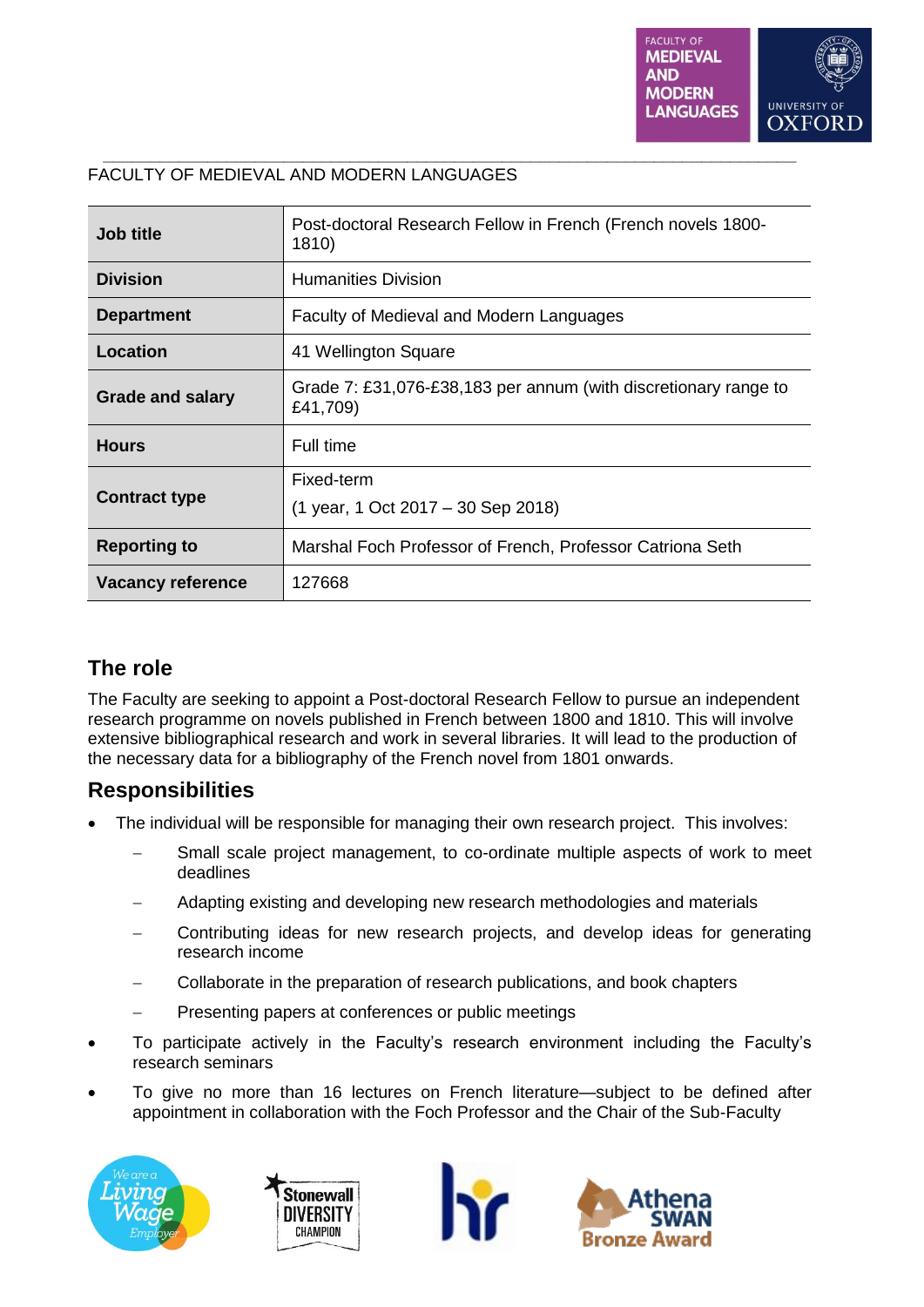# **Selection criteria**

### **Essential**

- To have submitted a PhD/DPhil thesis in a related area by 1 August 2017, together with relevant experience
- To hold an undergraduate degree and Master's degree in French
- Fluency to native speaker level in French and an excellent understanding of English
- Ability to manage own academic research and associated activities
- Previous experience of contributing to publications/presentations in English or French
- Excellent communication skills, including the ability to write for publication, present research proposals and results, and represent the research network at meetings in English or French

### **Desirable**

- Experience of independently managing a discrete area of a research project
- Work on 18<sup>th</sup>-century texts in original editions, knowledge of material bibliography and prior research on illustrations would be an advantage.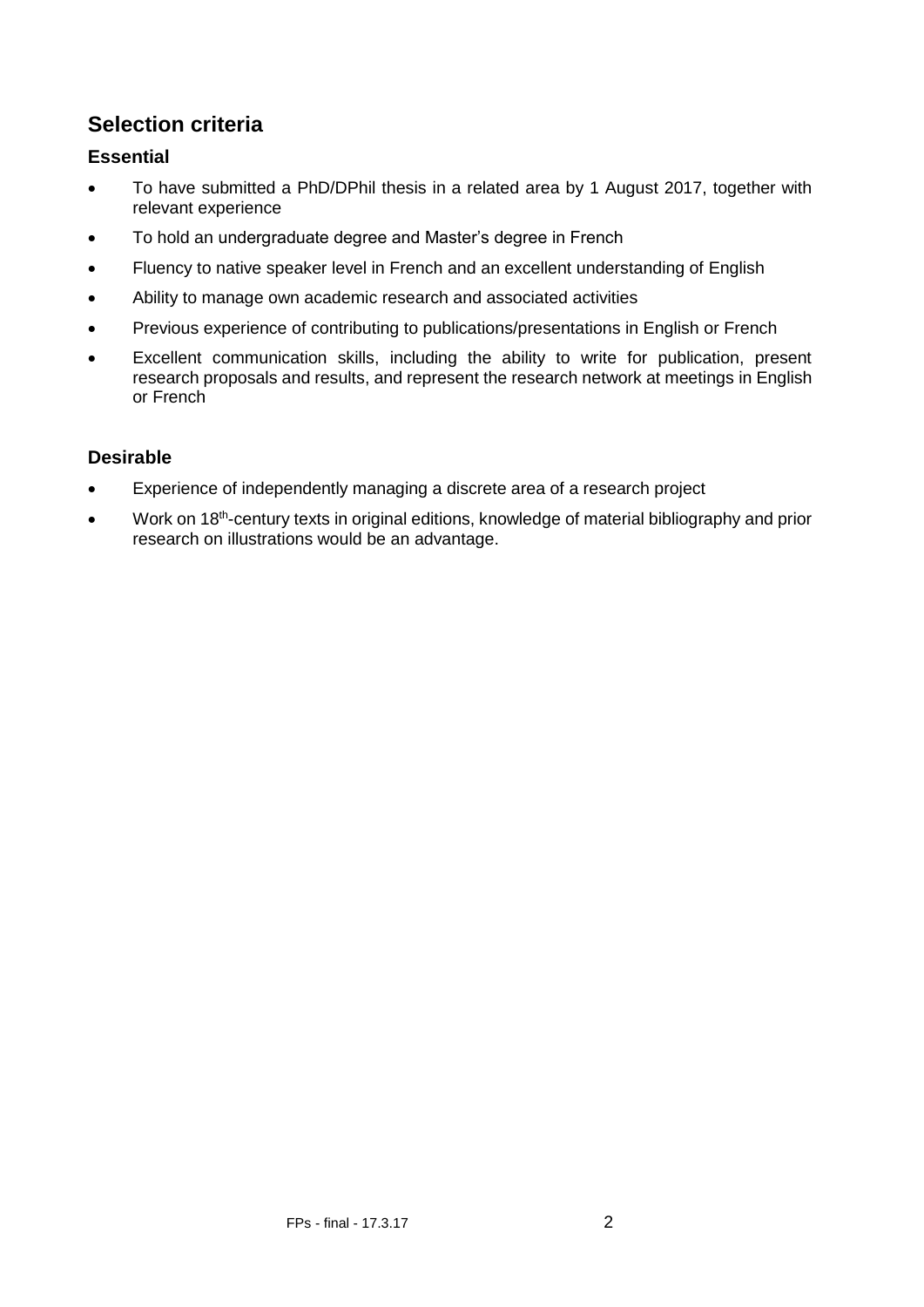# **About the University of Oxford**

Welcome to the University of Oxford. We aim to lead the world in research and education for the benefit of society both in the UK and globally. Oxford's researchers engage with academic, commercial and cultural partners across the world to stimulate high-quality research and enable innovation through a broad range of social, policy and economic impacts.

We believe our strengths lie both in empowering individuals and teams to address fundamental questions of global significance, while providing all our staff with a welcoming and inclusive workplace that enables everyone to develop and do their best work. Recognising that diversity is our strength, vital for innovation and creativity, we aspire to build a truly diverse community which values and respects every individual's unique contribution.

While we have long traditions of scholarship, we are also forward-looking, creative and cuttingedge. Oxford is one of Europe's most entrepreneurial universities. Income from external research contracts in 2014/15 exceeded £522.9m and we rank first in the UK for university spinouts, with more than 130 companies created to date. We are also recognised as leaders in support for social enterprise.

Join us and you will find a unique, democratic and international community, a great range of staff benefits and access to a vibrant array of cultural activities in the beautiful city of Oxford.

For more information please visit [www.ox.ac.uk/about/organisation](http://www.ox.ac.uk/about/organisation)

## **The Humanities Division**

The Humanities Division is one of four academic divisions in the University of Oxford, bringing together the faculties of Classics; English; History; Linguistics, Philology and Phonetics; Medieval and Modern Languages; Music; Oriental Studies; Philosophy; and Theology and Religion, as well as the Ruskin School of Art. The Division has over 500 members of academic staff, approximately 4,100 undergraduates (more than a third of the total undergraduate population of the University), 1,000 postgraduate research students and 720 students on postgraduate taught courses.

The Division offers world-class teaching and research, backed by the superb resources of the University's libraries and museums, including the famous Bodleian Libraries, with their 11 million volumes and priceless early book and manuscript collections, and the Ashmolean Museum of Art and Archaeology. Such historic resources are linked to cutting-edge agendas in research and teaching, with an increasing emphasis on interdisciplinary study. Our faculties are among the largest in the world, enabling Oxford to offer an education in Arts and Humanities unparalleled in its range of subjects, from music and fine art to ancient and modern languages. In recent years, this has been facilitated by the Oxford Research Centre in the Humanities (TORCH) which has several interdisciplinary programmes strongly affiliated to the Faculty of Medieval and Modern Languages, notably Comparative Criticism and Translation.

For more information please visit: [www.humanities.ox.ac.uk](http://www.humanities.ox.ac.uk/)

## **The Faculty of Medieval and Modern Languages**

The Faculty is one of the leading centres for the study of European language, literature, and culture world-wide, offering expertise in the entire chronological range from the earliest times to the present day, and with specialists in film studies, cultural studies, history of the book, and cultural history as well as languages and literatures. The Faculty offers expertise in French, German, Italian, Modern Greek, Spanish, Portuguese, Russian, Polish and Czech, as well as in a range of other languages spoken in Europe. Colleagues across the various languages work together in various interdisciplinary projects and research centres, which bring specialists in language and literature together with historians, philosophers, and social studies scholars.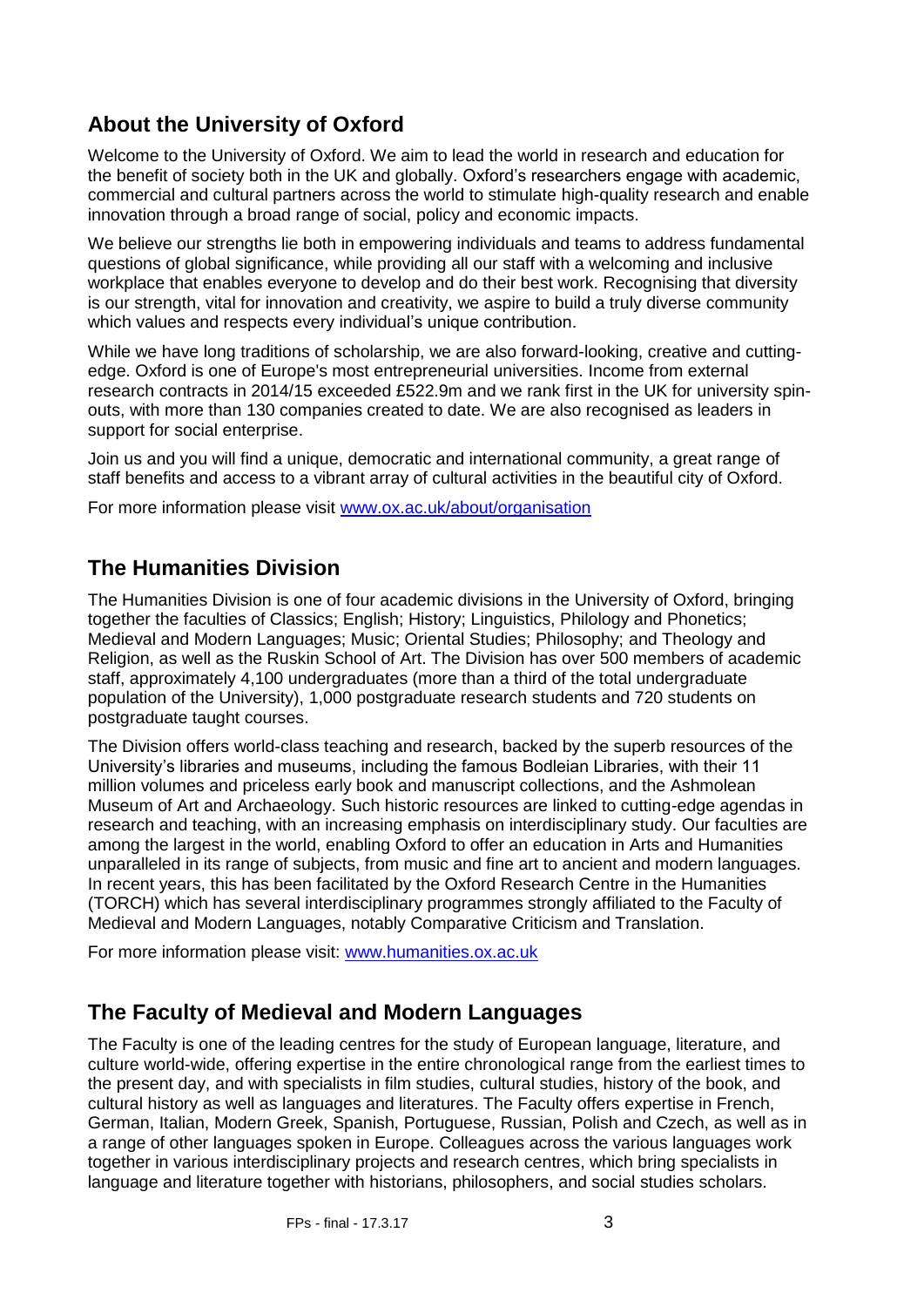The Faculty is partly college-based, and partly housed in University buildings in Wellington Square, where some academic staff and the Faculty's administrative staff have offices, and at the Taylor Institution in St Giles' where some teaching takes place and the main Faculty and research library is based. The Taylor Institution, a fine nineteenth-century building sharing with the Ashmolean Museum a commanding site on St Giles', contains both the Taylorian Library, the largest and best resourced Modern Languages library in the country, and the Faculty's largest teaching rooms. Modern Languages at Oxford has been ranked top in the world in the last three QS World University rankings.

The Faculty is divided into seven sub-faculties: French, German, Italian, Portuguese, Russian and other Slavonic Languages, Spanish and Modern Greek. It includes nine established professorships and 77 permanent academic post-holders. The colleges, which are responsible for undergraduate admissions and undergraduate tutorial teaching, admit a total of about 270 students a year to read for the Honour School of Modern Languages and its joint schools with Classics, English, History, Philosophy, Oriental Studies, and Linguistics. The Modern Languages Faculty Board is responsible for the admission and supervision of graduate students. There are about 60 graduates taking taught Masters degrees, and about 120 research students. For more information, please visit: [www.mod-langs.ox.ac.uk.](http://www.mod-langs.ox.ac.uk/)

# **The Sub-Faculty of French**

The sub-faculty of French is the largest French department in the UK, and one of the largest in the world. It has one statutory professor and a visiting professor, up to 30 associate and full professors and a senior instructor. It also benefits from the presence of a number of colleagues who support the teaching of the permanent postholders, and enhance the research profile of the sub-faculty. These include some tutors employed solely by colleges, research fellows, college lecteurs and some academic librarians. The total membership of the sub-faculty is over 60.

The average annual intake of students to read French is 160. The sub-faculty aims to teach a command of grammatically correct and idiomatic spoken and written French, the ability to write accurately and idiomatically in French and to translate into and out of French with precision and sensitivity to a range of registers and styles. The curriculum allows students either to study a broad range of literature or to focus their studies on the medieval period, the early modern period, or the modern period up to the present day, or to concentrate on options in Linguistics. The emphasis in finals is very much on students' choice, and the main papers are supplemented by options ranging widely from Grail Romances and Anglo-Norman to European Cinema, Women's Writing, Literature and the Visual Arts, or Francophone Literature.

Graduates reading French can study either for a research degree (DPhil or MLitt) or follow a taught Master's course in Modern Languages of one or two years' duration (MSt and MPhil respectively). There are also a number of other taught courses in which French can form a component (for example in Women's Studies, Medieval Studies, and General Linguistics and Comparative Philology). The sub-faculty has an excellent record in supplying graduates for university posts both in the UK and across the world.

Further information will be found on the Faculty's web site: [http://www.mod-langs.ox.ac.uk](http://www.mod-langs.ox.ac.uk/)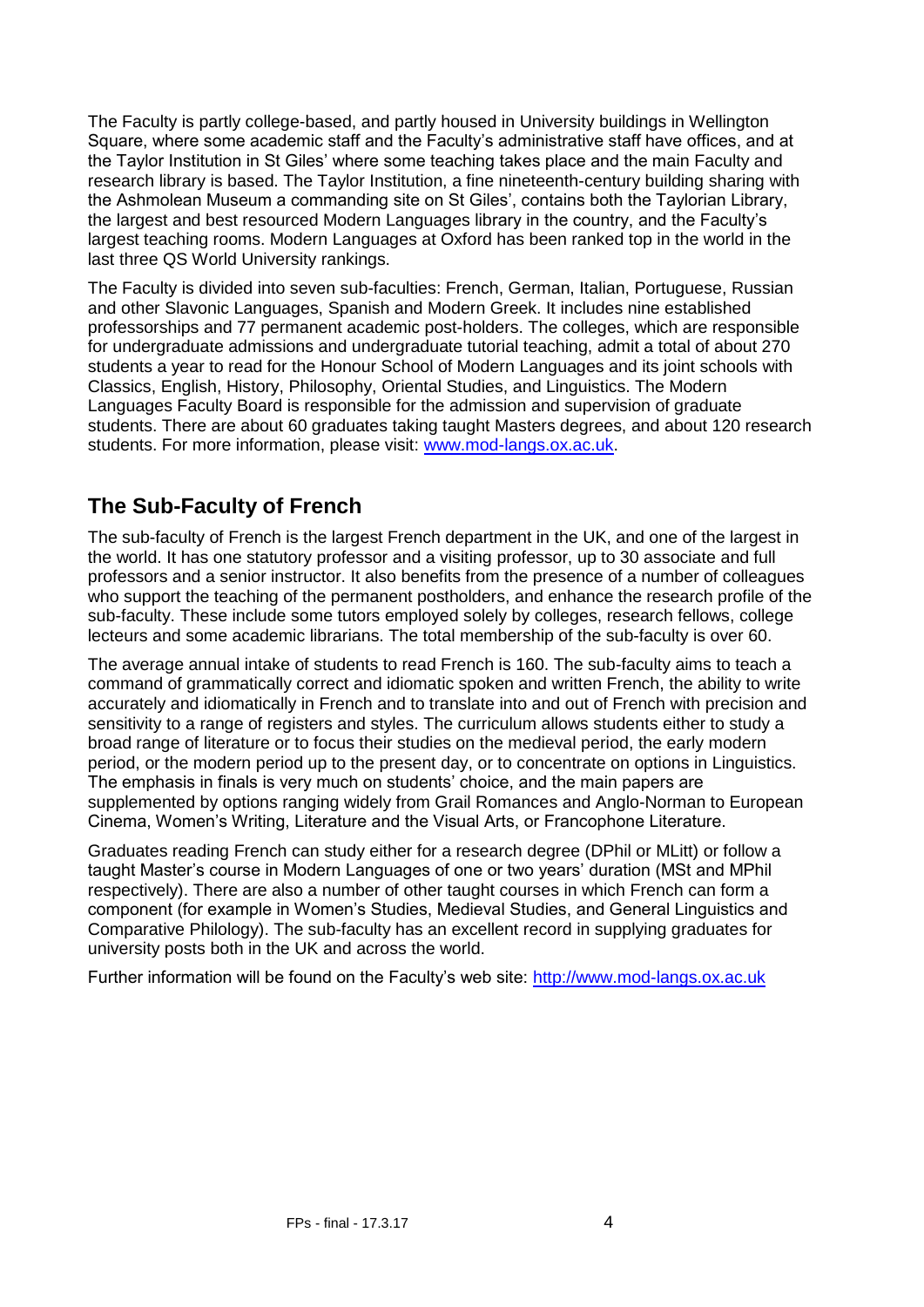## **How to apply**

The application process is via the University's on-line recruitment system. To retrieve the relevant 'Job Details' page, search for ID ref (127668) at: [www.recruit.ox.ac.uk](http://www.recruit.ox.ac.uk/) or go to:

https://www.recruit.ox.ac.uk/pls/hrisliverecruit/erg\_jobspec\_version\_4.jobspec?p\_id=127668

One on the relevant 'Job Details' page, click on the **Apply Now** button and follow the on-screen instructions to register as a user.

You should upload a CV, a supporting statement and list of publications and a 1 page summary of your proposed research project.The supporting statement should explain how you meet the selection criteria for the post using examples of your skills and experience. This may include experience gained in employment, education, or during career breaks (such as time out to care for dependants).

Please upload all documents **as PDF files** with your name and the document type in the filename.

In addition you should ask two referees to submit an electronic reference for you direct to [recruitment@mod-langs.ox.ac.uk](mailto:recruitment@mod-langs.ox.ac.uk) by the closing date (of 21 April 2017).

All applications and references must be received by **12.00 noon** on **Friday 21 April 2017**.

### **Information for priority candidates**

*A priority candidate is a University employee who is seeking redeployment because they have been advised that they are at risk of redundancy, or on grounds of ill-health/disability. Priority candidates are issued with a redeployment letter by their employing departments.*

*If you are a priority candidate, please ensure that you attach your redeployment letter to your application (or email it to the contact address on the advert if the application form used for the vacancy does not allow attachments)* 

Should you experience any difficulties using the online application system, please email [recruitment.support@admin.ox.ac.uk.](mailto:recruitment.support@admin.ox.ac.uk) Further help and support is available from [www.ox.ac.uk/about\\_the\\_university/jobs/support/.](http://www.ox.ac.uk/about_the_university/jobs/support/) To return to the online application at any stage, please go to: [www.recruit.ox.ac.uk.](http://www.recruit.ox.ac.uk/)

Please note that you will be notified of the progress of your application by automatic emails from our e-recruitment system. **Please check your spam/junk mail** regularly to ensure that you receive all emails.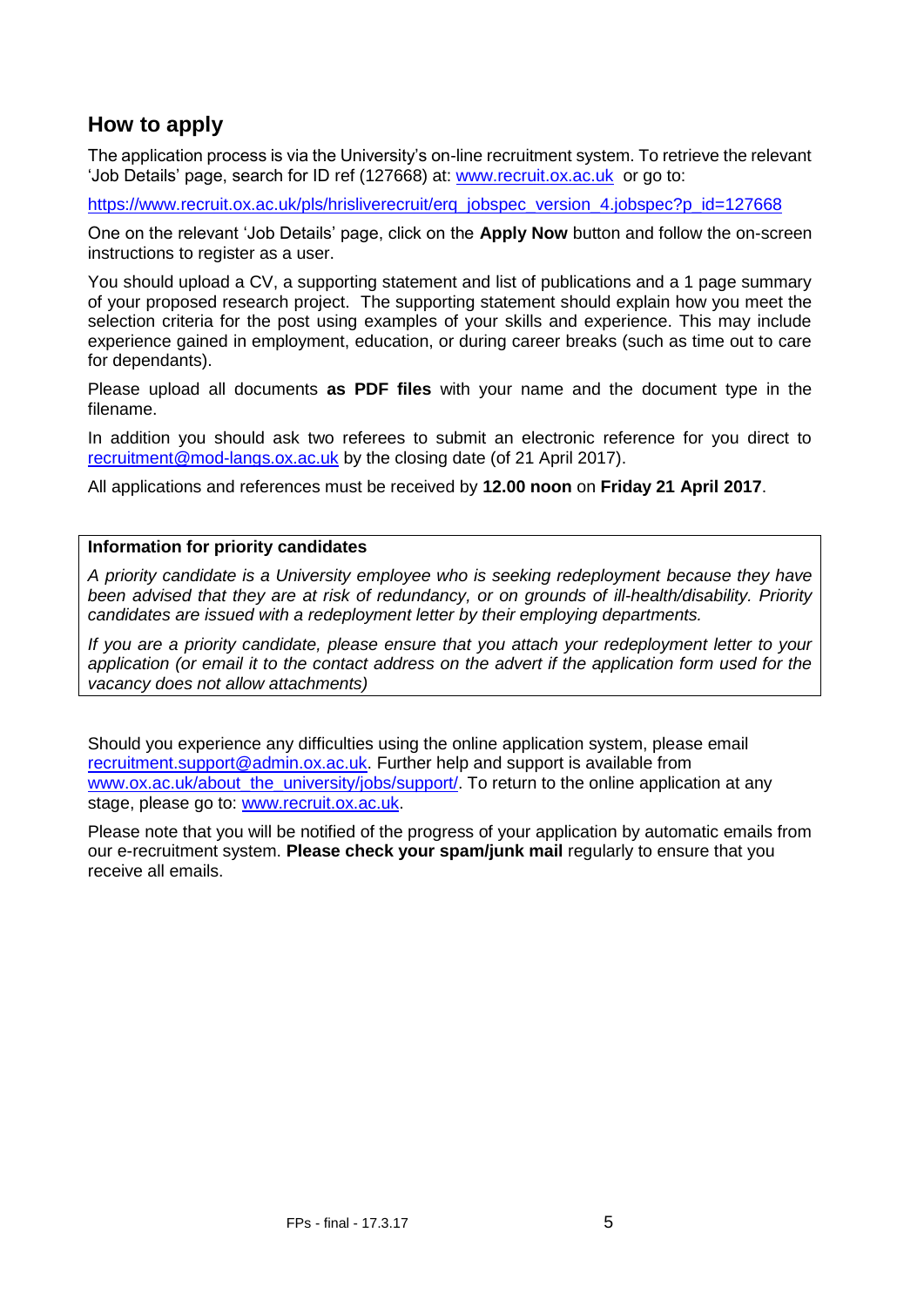## **Important information for candidates**

### **Pre-employment screening**

Please note that the appointment of the successful candidate will be subject to standard preemployment screening, as applicable to the post. This will include right-to-work, proof of identity and references. We advise all applicants to read the candidate notes on the University's preemployment screening procedures, found at:

[www.ox.ac.uk/about/jobs/preemploymentscreening/.](http://www.ox.ac.uk/about/jobs/preemploymentscreening/)

### **The University's policy on retirement**

The University operates an employer justified retirement age for all academic and academicrelated posts (grade 6 and above), for which the retirement date is the 30 September immediately preceding the 68th birthday. The justification for this is explained at: [www.admin.ox.ac.uk/personnel/end/retirement/revisedejra/revaim/.](http://www.admin.ox.ac.uk/personnel/end/retirement/revisedejra/revaim/)

For **existing** employees any employment beyond the retirement age is subject to approval through the procedures: [www.admin.ox.ac.uk/personnel/end/retirement/revisedejra/revproc/](http://www.admin.ox.ac.uk/personnel/end/retirement/revisedejra/revproc/)

There is no normal or fixed age at which **support staff** in posts at **grades 1–5** have to retire. Support staff may retire once they reach the minimum pension age stipulated in the Rules of the pension scheme to which they belong.

### **Equality of Opportunity**

Entry into employment with the University and progression within employment will be determined only by personal merit and the application of criteria which are related to the duties of each particular post and the relevant salary structure. In all cases, ability to perform the job will be the primary consideration. No applicant or member of staff shall be discriminated against because of age, disability, gender reassignment, marriage or civil partnership, pregnancy or maternity, race, religion or belief, sex, or sexual orientation.